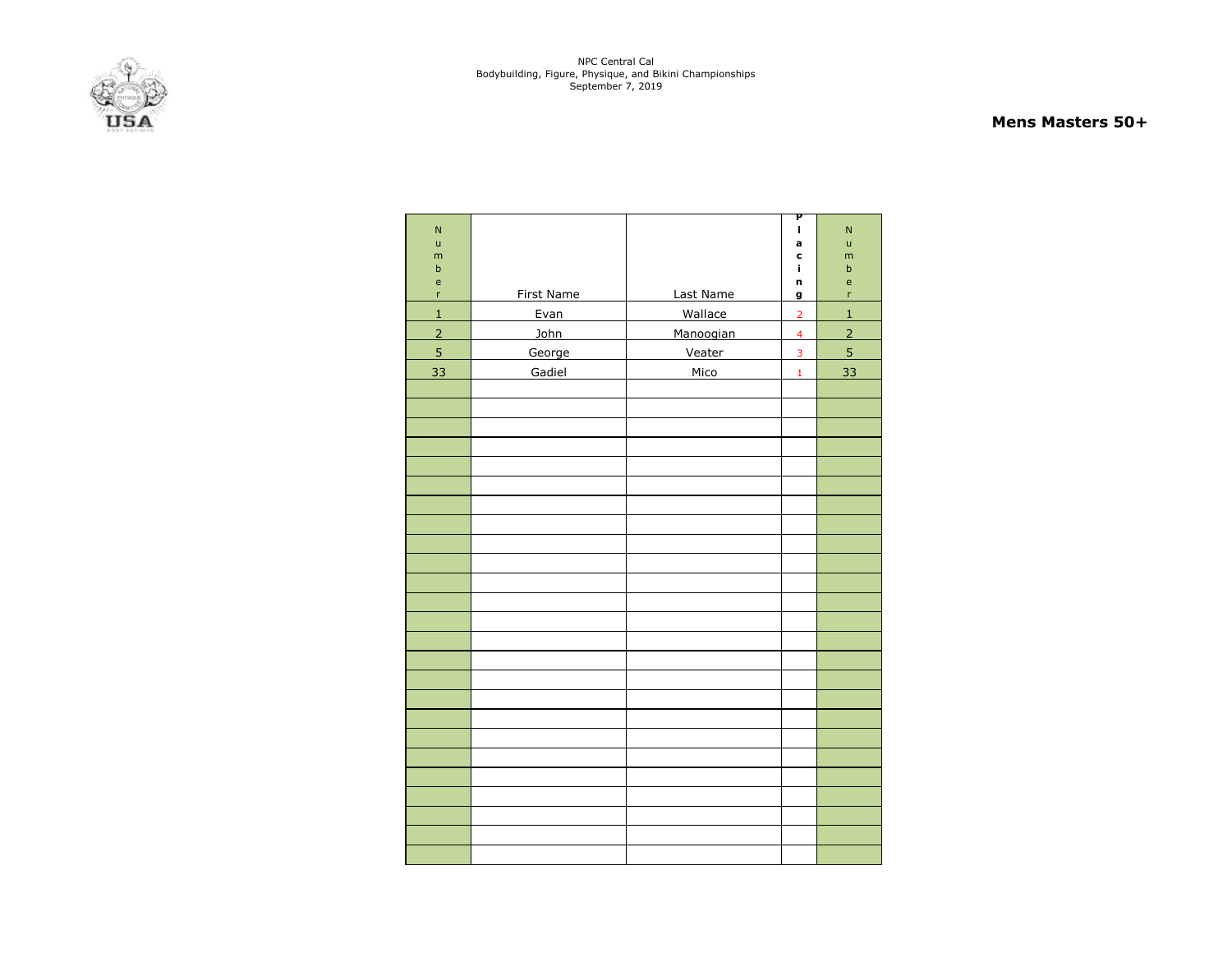

#### **Mens Masters 40+**

|                                            |                   |           | P              |                                   |
|--------------------------------------------|-------------------|-----------|----------------|-----------------------------------|
| ${\sf N}$                                  |                   |           | $\mathbf{I}$   | $\mathsf{N}$                      |
| $\sf u$                                    |                   |           | a              | ū                                 |
| m                                          |                   |           | c              | m                                 |
| $\sf b$                                    |                   |           | i.             | $\sf b$                           |
| $\mathsf{e}% _{0}\left( \mathsf{e}\right)$ |                   |           | n              | $\mathsf{e}% _{t}\left( t\right)$ |
| r                                          | <b>First Name</b> | Last Name | g              | $\mathsf{r}$                      |
| $\overline{4}$                             | Alex              | Franco    | $\overline{2}$ | $\overline{4}$                    |
| $\boldsymbol{6}$                           | Marco             | Luna      | $\mathbf{1}$   | $\mathbf 6$                       |
|                                            |                   |           |                |                                   |
|                                            |                   |           |                |                                   |
|                                            |                   |           |                |                                   |
|                                            |                   |           |                |                                   |
|                                            |                   |           |                |                                   |
|                                            |                   |           |                |                                   |
|                                            |                   |           |                |                                   |
|                                            |                   |           |                |                                   |
|                                            |                   |           |                |                                   |
|                                            |                   |           |                |                                   |
|                                            |                   |           |                |                                   |
|                                            |                   |           |                |                                   |
|                                            |                   |           |                |                                   |
|                                            |                   |           |                |                                   |
|                                            |                   |           |                |                                   |
|                                            |                   |           |                |                                   |
|                                            |                   |           |                |                                   |
|                                            |                   |           |                |                                   |
|                                            |                   |           |                |                                   |
|                                            |                   |           |                |                                   |
|                                            |                   |           |                |                                   |
|                                            |                   |           |                |                                   |
|                                            |                   |           |                |                                   |
|                                            |                   |           |                |                                   |
|                                            |                   |           |                |                                   |
|                                            |                   |           |                |                                   |
|                                            |                   |           |                |                                   |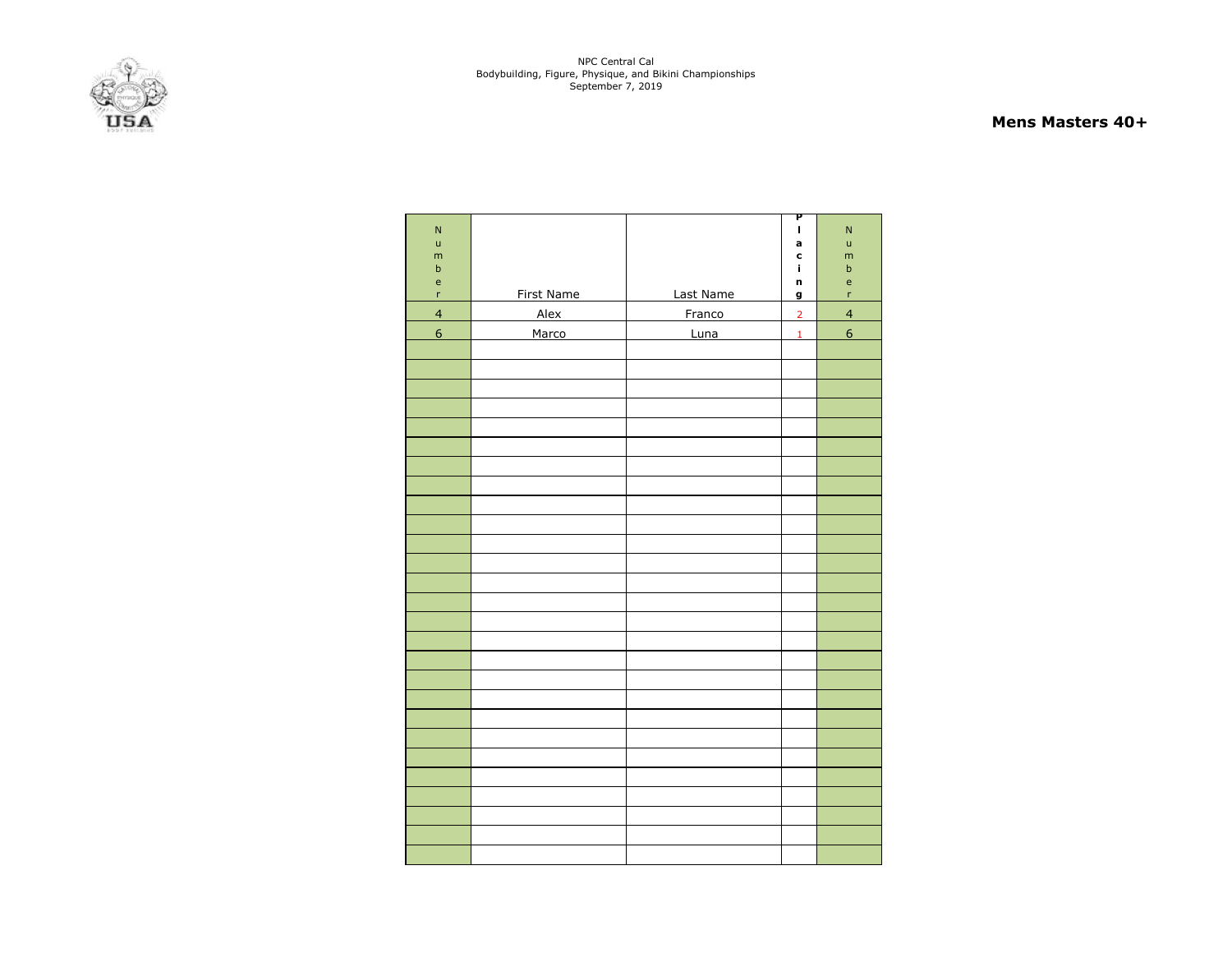

# **Novice Light**

| $\mathsf{N}$   |                   |           | Р<br>г                  | $\mathsf{N}$ |
|----------------|-------------------|-----------|-------------------------|--------------|
| ū              |                   |           | a                       | ū            |
| m<br>b         |                   |           | $\mathbf c$<br>i,       | m<br>$\sf b$ |
| $\mathsf{e}\,$ |                   |           | n                       | e            |
| $\mathsf{r}$   | <b>First Name</b> | Last Name | g                       | r            |
| 5              | George            | Veater    | 5                       | 5            |
| 14             | David             | Rutkosky  | $\overline{\mathbf{4}}$ | 14           |
| 20             | David             | Wilson    | $\mathbf 1$             | 20           |
| 33             | Gadiel            | Mico      | 3                       | 33           |
| 58             | Dominic           | Krutzfeld | $\overline{2}$          | 58           |
|                |                   |           |                         |              |
|                |                   |           |                         |              |
|                |                   |           |                         |              |
|                |                   |           |                         |              |
|                |                   |           |                         |              |
|                |                   |           |                         |              |
|                |                   |           |                         |              |
|                |                   |           |                         |              |
|                |                   |           |                         |              |
|                |                   |           |                         |              |
|                |                   |           |                         |              |
|                |                   |           |                         |              |
|                |                   |           |                         |              |
|                |                   |           |                         |              |
|                |                   |           |                         |              |
|                |                   |           |                         |              |
|                |                   |           |                         |              |
|                |                   |           |                         |              |
|                |                   |           |                         |              |
|                |                   |           |                         |              |
|                |                   |           |                         |              |
|                |                   |           |                         |              |
|                |                   |           |                         |              |
|                |                   |           |                         |              |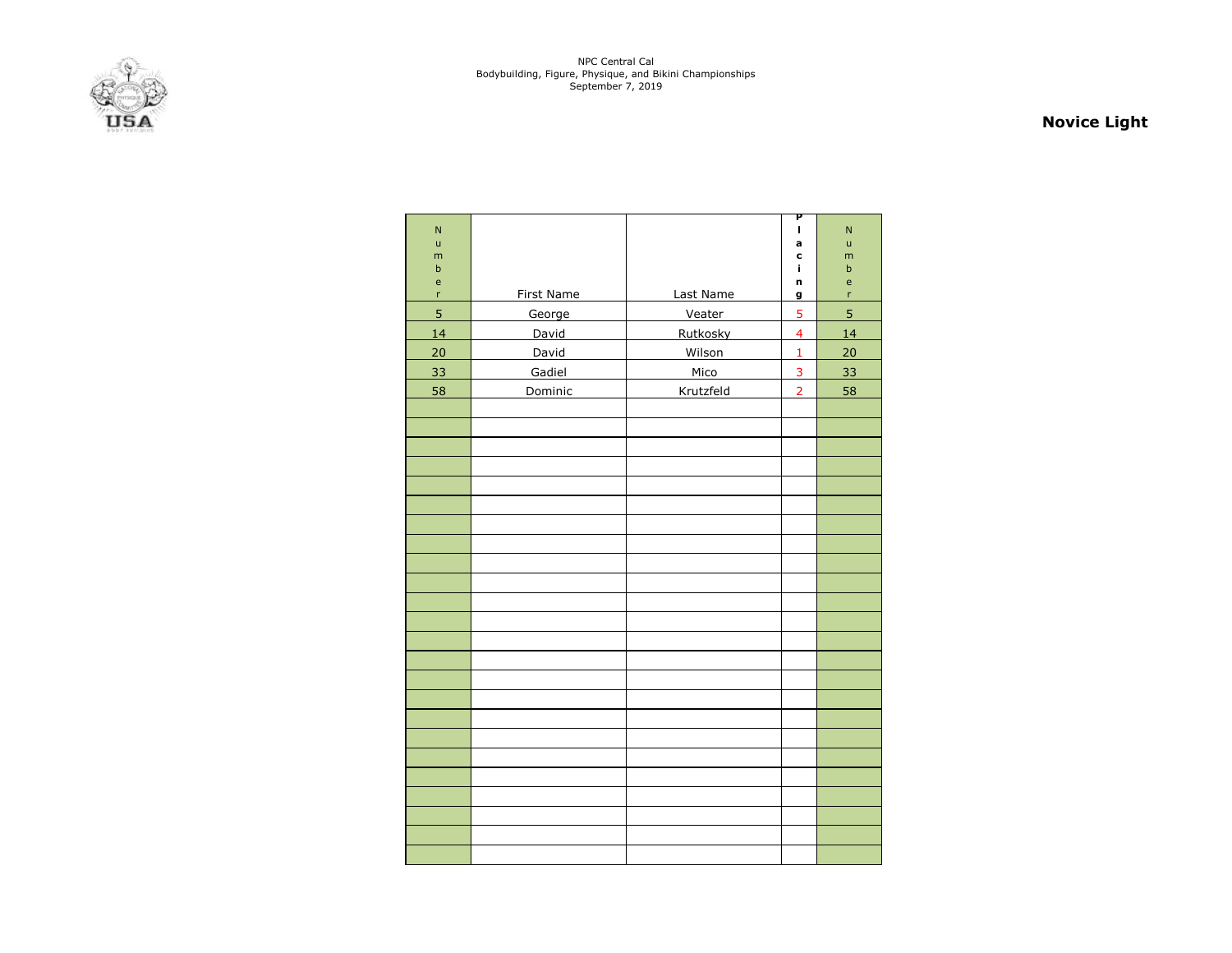

# **Novice Heavy**

| ${\sf N}$      |                   |           | P<br>L                  | $\mathsf{N}$              |
|----------------|-------------------|-----------|-------------------------|---------------------------|
| ū              |                   |           | a                       | ū                         |
| m              |                   |           | $\mathbf c$             | m                         |
| $\sf b$<br>e   |                   |           | i<br>n                  | $\sf b$<br>$\mathsf{e}\,$ |
| r              | <b>First Name</b> | Last Name | $\mathbf g$             | r                         |
| $\overline{4}$ | Alex              | Franco    | $\overline{\mathbf{4}}$ | $\overline{4}$            |
| $\bf8$         | Kail              | Rogers    | $\mathbf{1}$            | $\bf 8$                   |
| 9              | Joseph            | Cappello  | $\overline{2}$          | $\overline{9}$            |
| 10             | Chris             | Aguilera  | 3                       | 10                        |
| 27             | Jason             | Alameda   | 5                       | 27                        |
|                |                   |           |                         |                           |
|                |                   |           |                         |                           |
|                |                   |           |                         |                           |
|                |                   |           |                         |                           |
|                |                   |           |                         |                           |
|                |                   |           |                         |                           |
|                |                   |           |                         |                           |
|                |                   |           |                         |                           |
|                |                   |           |                         |                           |
|                |                   |           |                         |                           |
|                |                   |           |                         |                           |
|                |                   |           |                         |                           |
|                |                   |           |                         |                           |
|                |                   |           |                         |                           |
|                |                   |           |                         |                           |
|                |                   |           |                         |                           |
|                |                   |           |                         |                           |
|                |                   |           |                         |                           |
|                |                   |           |                         |                           |
|                |                   |           |                         |                           |
|                |                   |           |                         |                           |
|                |                   |           |                         |                           |
|                |                   |           |                         |                           |
|                |                   |           |                         |                           |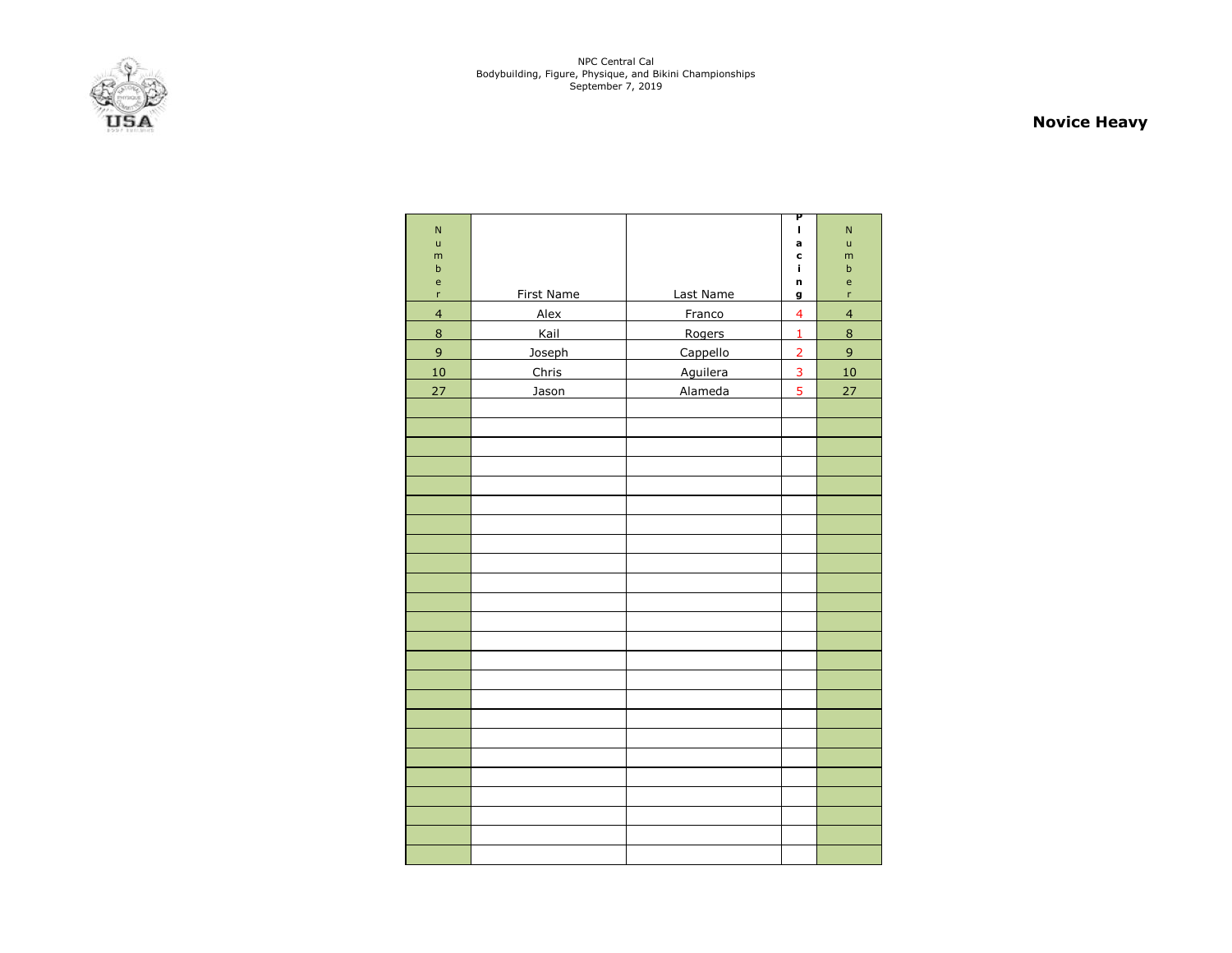

# **Open Light**

| ${\sf N}$<br>ū<br>m<br>$\sf b$<br>$\mathsf{e}% _{0}\left( \mathsf{e}\right)$ |            |           | P<br>$\mathbf{I}$<br>a<br>c<br>i,<br>n | $\overline{N}$<br>ū<br>m<br>$\sf b$<br>$\mathsf{e}% _{0}\left( \mathsf{e}\right)$ |
|------------------------------------------------------------------------------|------------|-----------|----------------------------------------|-----------------------------------------------------------------------------------|
| $\mathsf{r}$                                                                 | First Name | Last Name | g                                      | 'n                                                                                |
| $\overline{2}$                                                               | John       | Manoogian | $\overline{2}$                         | $\overline{2}$                                                                    |
| 33                                                                           | Gadiel     | Mico      | $\mathbf{1}$                           | 33                                                                                |
|                                                                              |            |           |                                        |                                                                                   |
|                                                                              |            |           |                                        |                                                                                   |
|                                                                              |            |           |                                        |                                                                                   |
|                                                                              |            |           |                                        |                                                                                   |
|                                                                              |            |           |                                        |                                                                                   |
|                                                                              |            |           |                                        |                                                                                   |
|                                                                              |            |           |                                        |                                                                                   |
|                                                                              |            |           |                                        |                                                                                   |
|                                                                              |            |           |                                        |                                                                                   |
|                                                                              |            |           |                                        |                                                                                   |
|                                                                              |            |           |                                        |                                                                                   |
|                                                                              |            |           |                                        |                                                                                   |
|                                                                              |            |           |                                        |                                                                                   |
|                                                                              |            |           |                                        |                                                                                   |
|                                                                              |            |           |                                        |                                                                                   |
|                                                                              |            |           |                                        |                                                                                   |
|                                                                              |            |           |                                        |                                                                                   |
|                                                                              |            |           |                                        |                                                                                   |
|                                                                              |            |           |                                        |                                                                                   |
|                                                                              |            |           |                                        |                                                                                   |
|                                                                              |            |           |                                        |                                                                                   |
|                                                                              |            |           |                                        |                                                                                   |
|                                                                              |            |           |                                        |                                                                                   |
|                                                                              |            |           |                                        |                                                                                   |
|                                                                              |            |           |                                        |                                                                                   |
|                                                                              |            |           |                                        |                                                                                   |
|                                                                              |            |           |                                        |                                                                                   |
|                                                                              |            |           |                                        |                                                                                   |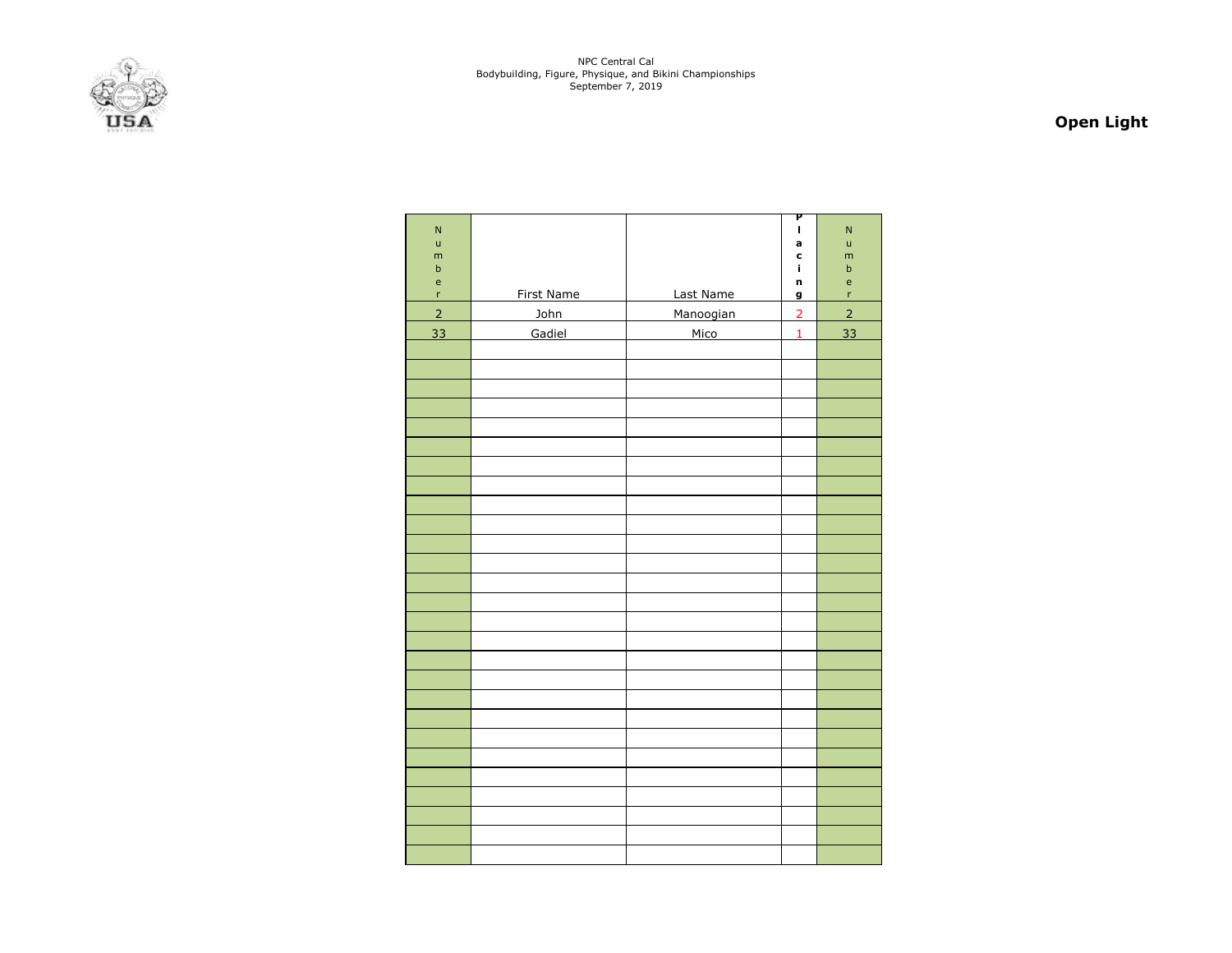

# **Open Middle**

| $\mathsf{N}$              |                   |           | P<br>г                  | $\mathsf{N}$                                    |
|---------------------------|-------------------|-----------|-------------------------|-------------------------------------------------|
| ū                         |                   |           | a                       | ū                                               |
| m                         |                   |           | C                       | m                                               |
| $\sf b$<br>$\mathsf{e}\,$ |                   |           | i<br>n                  | b<br>$\mathsf{e}% _{0}\left( \mathsf{e}\right)$ |
| r                         | <b>First Name</b> | Last Name | g                       | r                                               |
| 11                        | Jose              | Acevedo   | $\overline{3}$          | 11                                              |
| 12                        | Chan              | Rin       | $\overline{2}$          | 12                                              |
| 13                        | Andrew            | Garud     | $\overline{7}$          | 13                                              |
| 14                        | David             | Rutkosky  | $\overline{5}$          | 14                                              |
| 15                        | Juan              | Espinoza  | 6                       | 15                                              |
| 20                        | David             | Wilson    | $\mathbf{1}$            | 20                                              |
| 58                        | Dominic           | Krutzfeld | $\overline{\mathbf{4}}$ | 58                                              |
|                           |                   |           |                         |                                                 |
|                           |                   |           |                         |                                                 |
|                           |                   |           |                         |                                                 |
|                           |                   |           |                         |                                                 |
|                           |                   |           |                         |                                                 |
|                           |                   |           |                         |                                                 |
|                           |                   |           |                         |                                                 |
|                           |                   |           |                         |                                                 |
|                           |                   |           |                         |                                                 |
|                           |                   |           |                         |                                                 |
|                           |                   |           |                         |                                                 |
|                           |                   |           |                         |                                                 |
|                           |                   |           |                         |                                                 |
|                           |                   |           |                         |                                                 |
|                           |                   |           |                         |                                                 |
|                           |                   |           |                         |                                                 |
|                           |                   |           |                         |                                                 |
|                           |                   |           |                         |                                                 |
|                           |                   |           |                         |                                                 |
|                           |                   |           |                         |                                                 |
|                           |                   |           |                         |                                                 |
|                           |                   |           |                         |                                                 |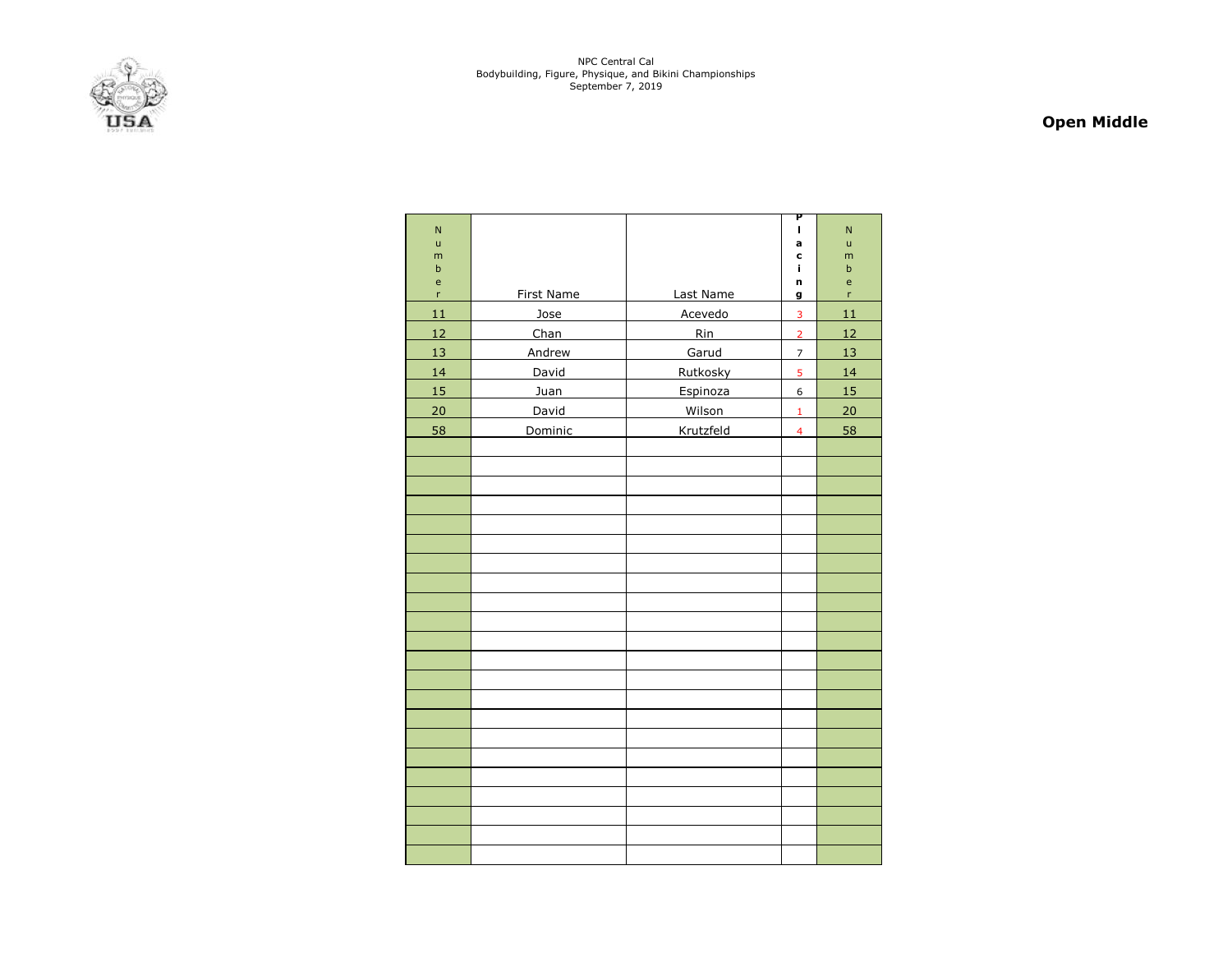

# **Open Light Heavy**

|                           |            |             | P                       |                                   |
|---------------------------|------------|-------------|-------------------------|-----------------------------------|
| ${\sf N}$<br>$\mathsf{u}$ |            |             | $\mathbf{I}$<br>a       | $\mathsf{N}$<br>u                 |
| m                         |            |             | C                       | m                                 |
| $\sf b$                   |            |             | i                       | $\sf b$                           |
| e                         |            |             | n                       | $\mathsf{e}% _{t}\left( t\right)$ |
| r                         | First Name | Last Name   | g                       | r.                                |
| $\overline{\mathbf{4}}$   | Alex       | Franco      | $\overline{\mathbf{3}}$ | $\overline{4}$                    |
| 16                        | Cesar      | Martinez    | $\mathbf 1$             | 16                                |
| 17                        | Mohammed   | Altalieiyah | $\overline{2}$          | 17                                |
| 27                        | Jason      | Alameda     | $\overline{4}$          | 27                                |
|                           |            |             |                         |                                   |
|                           |            |             |                         |                                   |
|                           |            |             |                         |                                   |
|                           |            |             |                         |                                   |
|                           |            |             |                         |                                   |
|                           |            |             |                         |                                   |
|                           |            |             |                         |                                   |
|                           |            |             |                         |                                   |
|                           |            |             |                         |                                   |
|                           |            |             |                         |                                   |
|                           |            |             |                         |                                   |
|                           |            |             |                         |                                   |
|                           |            |             |                         |                                   |
|                           |            |             |                         |                                   |
|                           |            |             |                         |                                   |
|                           |            |             |                         |                                   |
|                           |            |             |                         |                                   |
|                           |            |             |                         |                                   |
|                           |            |             |                         |                                   |
|                           |            |             |                         |                                   |
|                           |            |             |                         |                                   |
|                           |            |             |                         |                                   |
|                           |            |             |                         |                                   |
|                           |            |             |                         |                                   |
|                           |            |             |                         |                                   |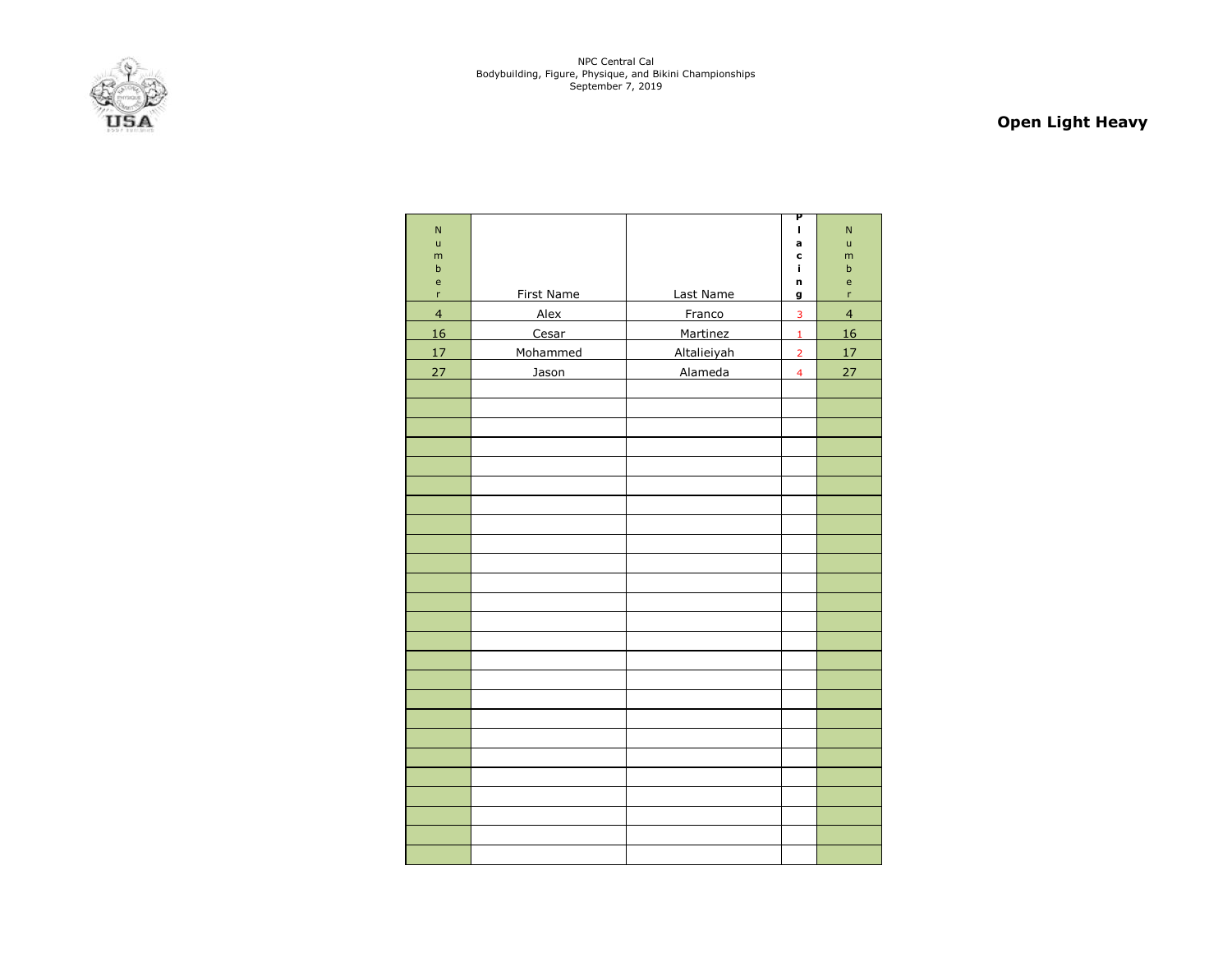

# **Open Heavy**

| $\overline{N}$                             |                   |           | P<br>L                  | $\mathsf{N}$                                   |
|--------------------------------------------|-------------------|-----------|-------------------------|------------------------------------------------|
| $\mathsf{u}$                               |                   |           | a                       | ū                                              |
| m                                          |                   |           | C                       | m                                              |
| $\sf b$                                    |                   |           | i,                      | $\sf b$                                        |
| $\mathsf{e}% _{0}\left( \mathsf{e}\right)$ |                   |           | n                       | $\mathsf{e}% _{0}\left( \mathsf{e}_{0}\right)$ |
| r                                          | <b>First Name</b> | Last Name | g                       | r                                              |
| $\overline{6}$                             | Marco             | Luna      | $\mathbf 1$             | $6 \overline{}$                                |
| $\overline{8}$                             | Kail              | Rogers    | $\overline{2}$          | $\overline{8}$                                 |
| $\overline{9}$                             | Joseph            | Cappello  | $\overline{\mathbf{3}}$ | $\overline{9}$                                 |
| 10                                         | Chris             | Aguilera  | $\overline{4}$          | 10                                             |
|                                            |                   |           |                         |                                                |
|                                            |                   |           |                         |                                                |
|                                            |                   |           |                         |                                                |
|                                            |                   |           |                         |                                                |
|                                            |                   |           |                         |                                                |
|                                            |                   |           |                         |                                                |
|                                            |                   |           |                         |                                                |
|                                            |                   |           |                         |                                                |
|                                            |                   |           |                         |                                                |
|                                            |                   |           |                         |                                                |
|                                            |                   |           |                         |                                                |
|                                            |                   |           |                         |                                                |
|                                            |                   |           |                         |                                                |
|                                            |                   |           |                         |                                                |
|                                            |                   |           |                         |                                                |
|                                            |                   |           |                         |                                                |
|                                            |                   |           |                         |                                                |
|                                            |                   |           |                         |                                                |
|                                            |                   |           |                         |                                                |
|                                            |                   |           |                         |                                                |
|                                            |                   |           |                         |                                                |
|                                            |                   |           |                         |                                                |
|                                            |                   |           |                         |                                                |
|                                            |                   |           |                         |                                                |
|                                            |                   |           |                         |                                                |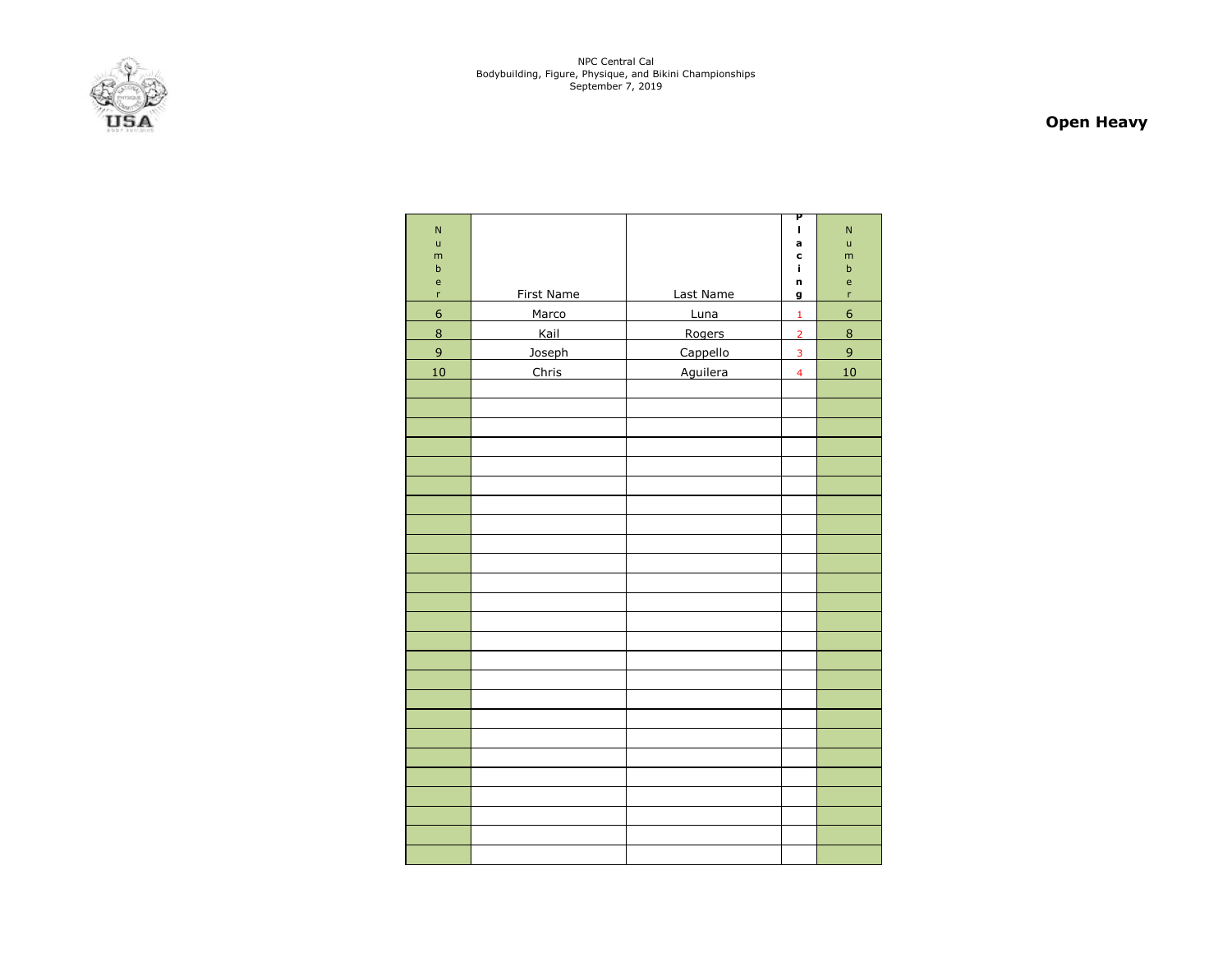#### **Mens Master Wheelchair**

| $\overline{N}$<br>$\mathsf{u}$<br>m<br>$\sf b$<br>$\mathsf{e}% _{0}\left( \mathsf{e}_{0}\right)$<br>'n | First Name | Last Name | P<br>I.<br>a<br>c<br>î.<br>n<br>g | ${\sf N}$<br>$\sf u$<br>m<br>$\sf b$<br>$\mathsf{e}% _{t}\left( t\right)$<br>'n |
|--------------------------------------------------------------------------------------------------------|------------|-----------|-----------------------------------|---------------------------------------------------------------------------------|
| 3                                                                                                      | Andrew     | Allgood   | $\mathbf{1}$                      | $\overline{3}$                                                                  |
|                                                                                                        |            |           |                                   |                                                                                 |
|                                                                                                        |            |           |                                   |                                                                                 |
|                                                                                                        |            |           |                                   |                                                                                 |
|                                                                                                        |            |           |                                   |                                                                                 |
|                                                                                                        |            |           |                                   |                                                                                 |
|                                                                                                        |            |           |                                   |                                                                                 |
|                                                                                                        |            |           |                                   |                                                                                 |
|                                                                                                        |            |           |                                   |                                                                                 |
|                                                                                                        |            |           |                                   |                                                                                 |
|                                                                                                        |            |           |                                   |                                                                                 |
|                                                                                                        |            |           |                                   |                                                                                 |
|                                                                                                        |            |           |                                   |                                                                                 |
|                                                                                                        |            |           |                                   |                                                                                 |
|                                                                                                        |            |           |                                   |                                                                                 |
|                                                                                                        |            |           |                                   |                                                                                 |
|                                                                                                        |            |           |                                   |                                                                                 |
|                                                                                                        |            |           |                                   |                                                                                 |
|                                                                                                        |            |           |                                   |                                                                                 |
|                                                                                                        |            |           |                                   |                                                                                 |
|                                                                                                        |            |           |                                   |                                                                                 |
|                                                                                                        |            |           |                                   |                                                                                 |
|                                                                                                        |            |           |                                   |                                                                                 |
|                                                                                                        |            |           |                                   |                                                                                 |
|                                                                                                        |            |           |                                   |                                                                                 |
|                                                                                                        |            |           |                                   |                                                                                 |
|                                                                                                        |            |           |                                   |                                                                                 |
|                                                                                                        |            |           |                                   |                                                                                 |
|                                                                                                        |            |           |                                   |                                                                                 |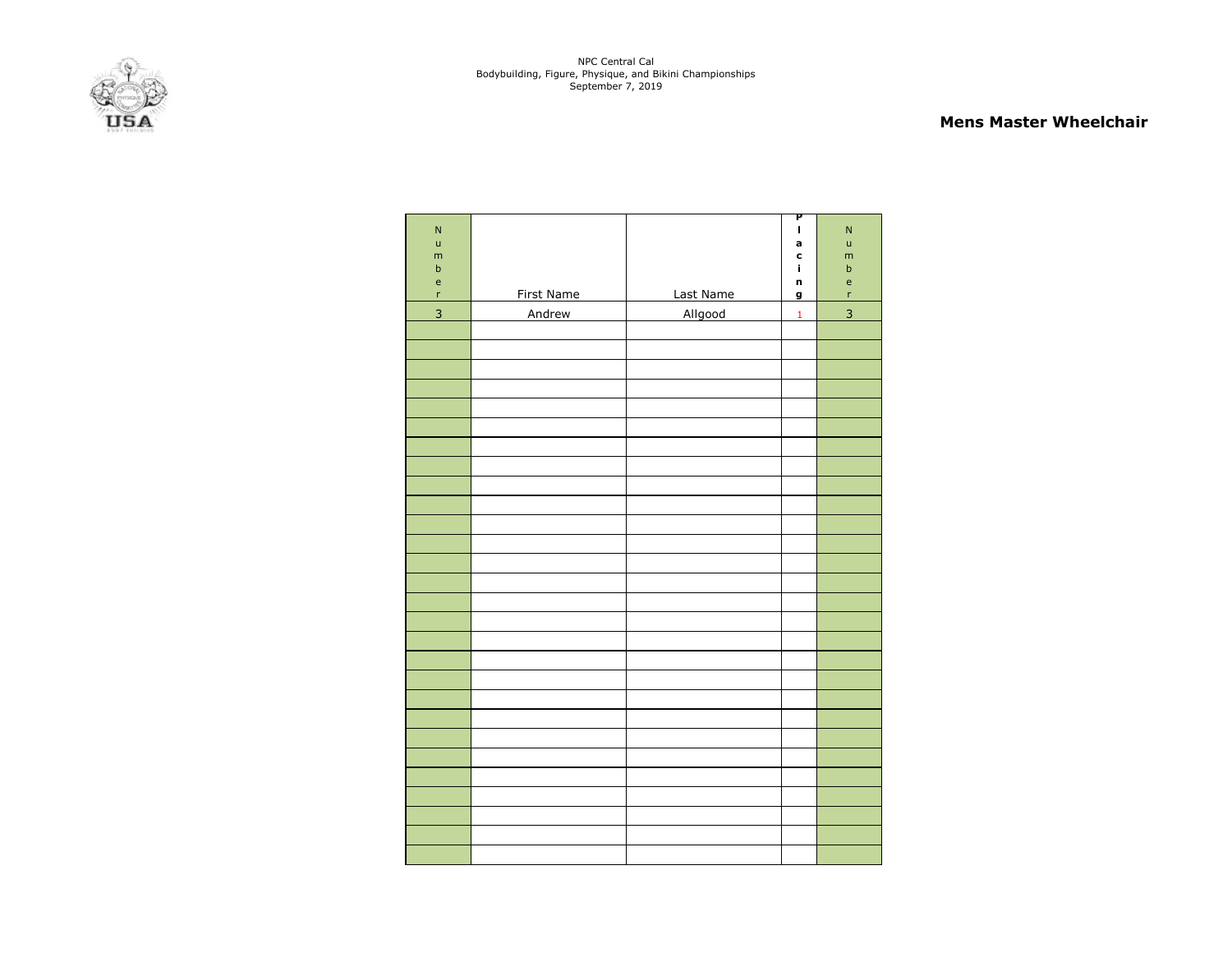

#### **Novice Overall**

| $\mathsf{N}$<br>$\mathsf{u}%$<br>m<br>$\sf b$ |            |           |                           | P<br>a<br>c<br>i            |
|-----------------------------------------------|------------|-----------|---------------------------|-----------------------------|
| $\mathsf{e}% _{t}\left( t\right)$<br>r        | First Name | Last Name | Class                     | $\mathbf n$<br>$\mathbf{g}$ |
| 20                                            | David      | Wilson    | <b>Novice Men's Light</b> | 1                           |
| $\bf 8$                                       | Kail       | Rogers    | <b>Novice Men's Heavy</b> | $\overline{2}$              |
|                                               |            |           |                           |                             |
|                                               |            |           |                           |                             |
|                                               |            |           |                           |                             |
|                                               |            |           |                           |                             |
|                                               |            |           |                           |                             |